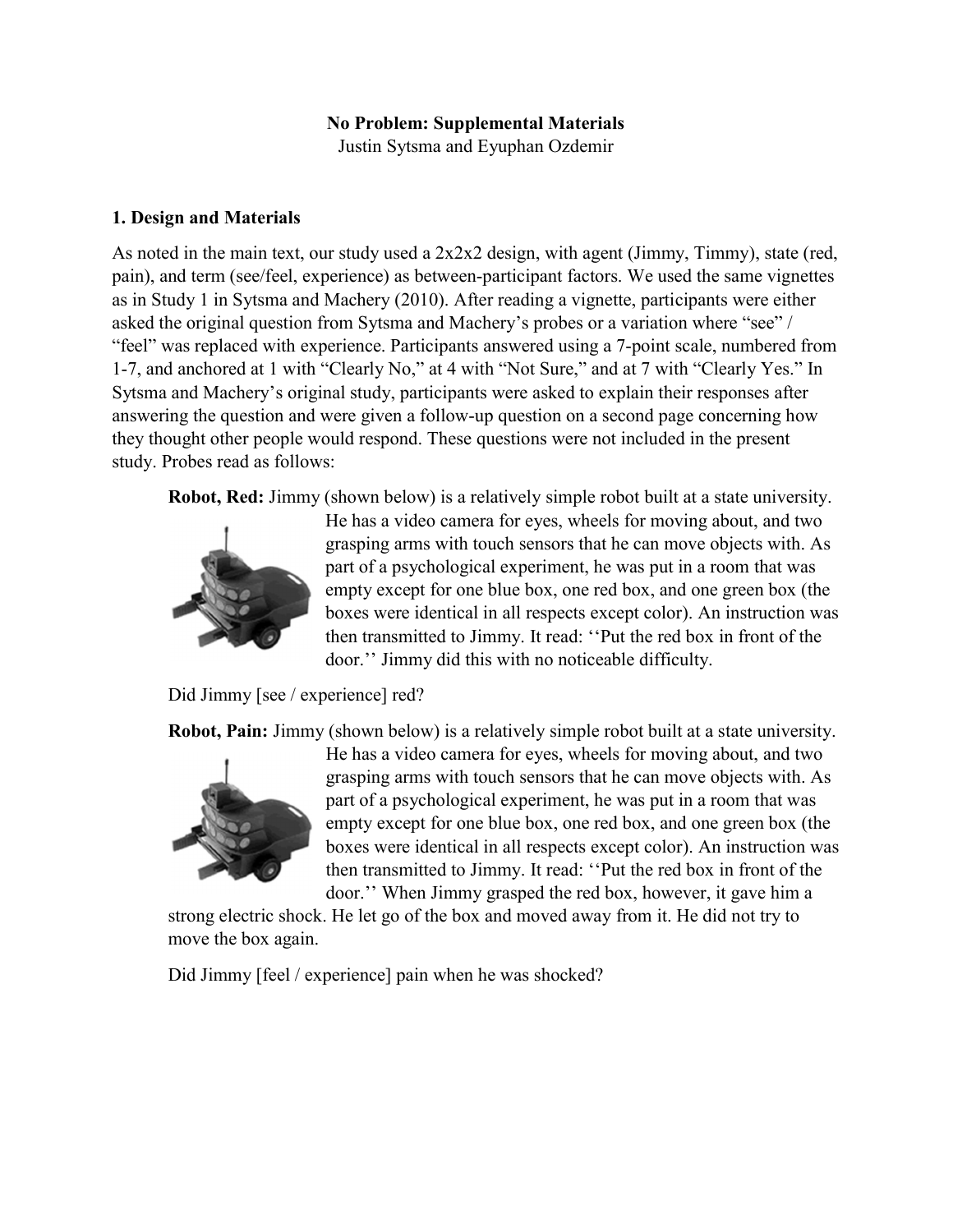Human, Red: Timmy (shown below) is a normal undergraduate at a state university.



To make some extra money, he volunteered for a psychological experiment. He was put in a room that was empty except for one blue box, one red box, and one green box (the boxes were identical in all respects except color). An instruction was then transmitted to Timmy. It read: "Put the red box in front of the door." Timmy did this with no noticeable difficulty.

Did Timmy [see / experience] red?

Human, Pain: Timmy (shown below) is a normal undergraduate at a state university.



To make some extra money, he volunteered for a psychological experiment. He was put in a room that was empty except for one blue box, one red box, and one green box (the boxes were identical in all respects except color). An instruction was then transmitted to Timmy. It read: "Put the red box in front of the door." When Timmy grasped the red box, however, it gave him a strong electric shock. He let go of the box and moved away from it. He did not

try to move the box again.

Did Timmy [feel / experience] pain when he was shocked?

Basic demographic information was collected prior to the philosophical probe. After the philosophical probe, participants were given an attention check and a 10-item Big Five personality inventory. For the attention check they read a paragraph prefacing a question asking them to check all of the words from a list of 21 that describe how they are currently feeling. At the end of the paragraph, it stated that participants should only check "none of the above" on the question.

# 2. Participants

Participants were recruited through advertising for a free personality test on Google. Responses were restricted to 1,465 participants who indicated that they hadn't taken the survey previously, that they were age 16 or older, and who completed the philosophical probe. Participants were 54.4% native English-speakers, 69.6% women, aged from 16 to 84 (average 27.0 years), and hailing from countries ranging from Afghanistan to Zimbabwe (124 different countries in total). 76.0% of participants reported having at least a high school degree and 28.2% at least an undergraduate degree. The majority reported having no training in philosophy (93.4%; 2.6% reported having an undergraduate major or higher), psychology or the brain sciences (85.5%; 5.2% undergraduate major or higher), or the sciences more generally (75.1%; 11.3% undergraduate major or higher). Participants were also varied in their religious engagement, with 27.9% answering "not at all," 35.2% "somewhat," and 9.2% "totally."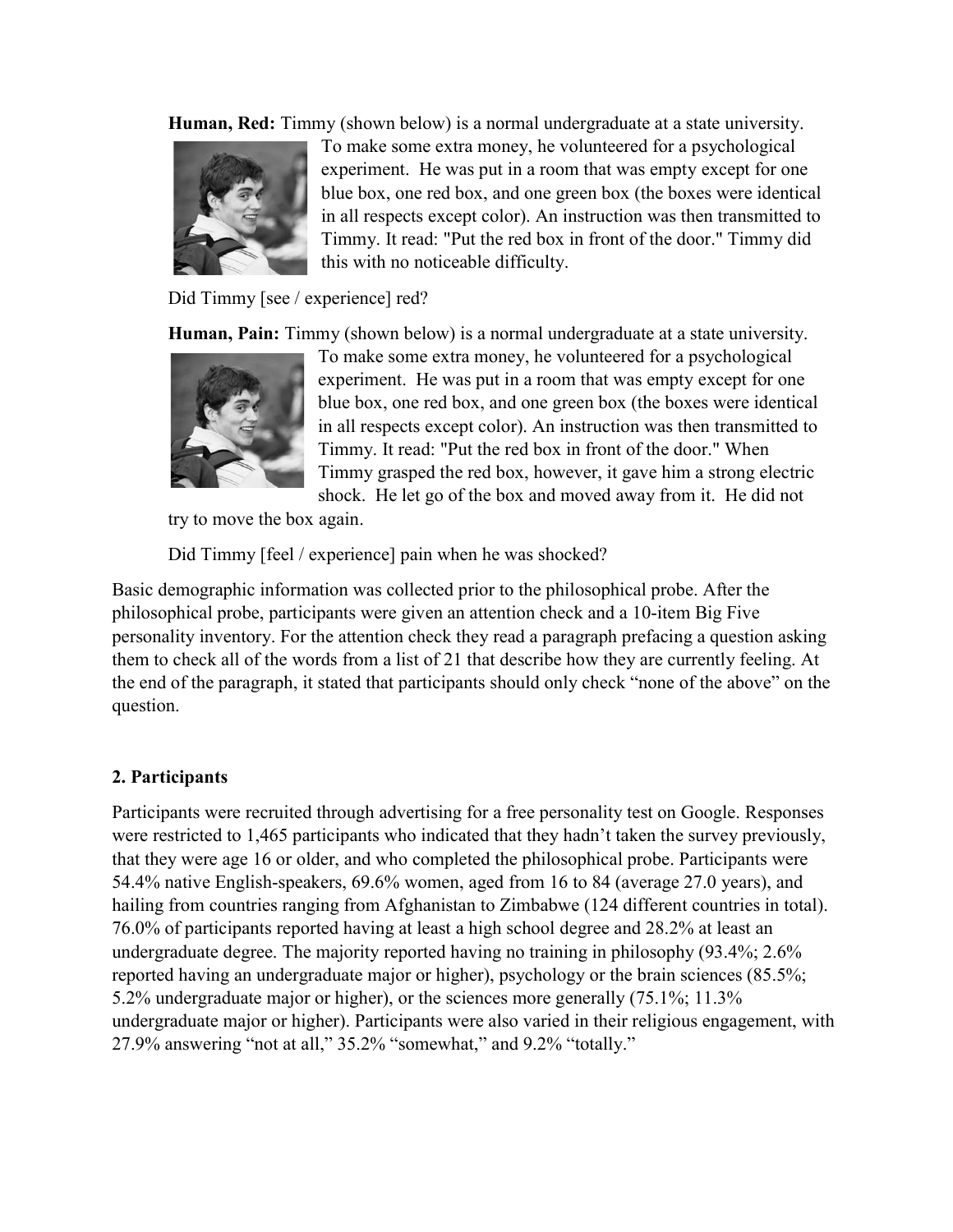## 3. Analysis

A three-way ANOVA with agent, state, and term as between-participant factors showed main effects for each factor [AGENT:  $F(1,1457)=110.75$ ,  $p<2.2e-16$ ; STATE:  $F(1,1457)=8.37$ ,  $p=0.0039$ ; TERM:  $F(1,1457)=12.13$ ,  $p=0.00051$ ], as well as a significant interaction effect for agent and state  $[F(1,1457)=45.046, p=2.75e-11]$ , and a borderline significant interaction between state and term  $[F(1,1457)=3.55, p=0.60]$ .

Focusing first on the replication of Sytsma and Machery (2010), planned analyses showed that the mean responses for Timmy for both seeing red  $[M=5.69, SD=2.03, t(201)=11.83, p<2.2e-16]$ and feeling pain  $[M=5.97, SD=1.66, t(229)=17.94, p<2.2e-16]$  were significantly above the neutral point. In contrast, while the mean response for Jimmy seeing red was significantly above the neutral point  $[M=5.26, SD=2.18, t(170)=7.56, p=2.37e-12]$ , the mean response for Jimmy feeling pain was not significantly different than the neutral point  $[M=3.89, SD=2.49, t(180)$ =-0.60,  $p=0.55$ ]. The difference between the mean ratings for the two states for Timmy was not statistically significant and the effect size was negligible  $\lceil t(388.97)=1.54, p=0.12, \text{Cohen's}$ d=0.15], while the difference between the mean ratings for the two states for Jimmy was statistically significant and the effect size was medium  $\lceil t(348.16)=5.51, p=6.89e-08, \text{Cohen's}$ d=0.59]. The difference between the mean ratings for the two agents for seeing red was borderline significant with a small effect size  $\lceil t(350.75)=1.93, p=0.054$ , Cohen's d=0.20]. In contrast, the difference between the mean ratings for the two agents for feeling pain was statistically significant and the effect size was large  $\lceil t(299.48)=9.66, p<2.2e-16$ , Cohen's d=1.00].

Turning to the new conditions where we replaced "see" / "feel" with "experience," planned analyses showed the same basic pattern: mean responses for Timmy for both experiencing red  $[M=4.98, SD=2.27, t(146)=5.24, p=5.59e-07]$  and experiencing pain  $[M=5.60, SD=1.96,$  $t(170)=10.63$ ,  $p<2.2e-16$ ] were significantly above the neutral point. In contrast, while the mean response for Jimmy experiencing red was significantly above the neutral point  $[M=4.73]$ , SD=2.24,  $t(172)=4.28$ ,  $p=3.05e-05$ ], the mean response for Jimmy experiencing pain was not significantly different than the neutral point  $[M=3.88, SD=2.55, t(189)=0.65, p=0.51]$ .

The difference between the mean ratings for the two states for Timmy was now statistically significant although the effect size was negligible  $\lceil t(290.98)=2.57, p=0.011, \text{Cohen's d} = 0.11 \rceil$ , while the difference between the mean ratings for the two states for Jimmy was statistically significant and the effect size was small  $\lceil t(360.51)=3.38, p=0.00080, \text{Cohen's d}=0.34 \rceil$ . The difference between the mean ratings for the two agents for experience red was not statistically significant and the effect size was negligible  $\lceil t(308.29) = -0.99$ ,  $p = 0.32$ , Cohen's  $d = 0.11$ ]. In contrast, the difference between the mean ratings for the two agents for experience pain was statistically significant and the effect size was medium  $\left[\frac{t}{350.8}\right] = -7.21$ ,  $p = 3.45e - 12$ , Cohen's  $d=0.75$ ]. The mean rating for Timmy was statistically significantly lower for "experience red" than for "see red" and the effect size was small  $\lceil t(293.31)=3.01$ ,  $p=0.0028$ , Cohen's d=0.33]. The same was found for Jimmy  $\lceil t(341.95)=2.24, p=0.025, \text{Cohen's d}=0.24 \rceil$ .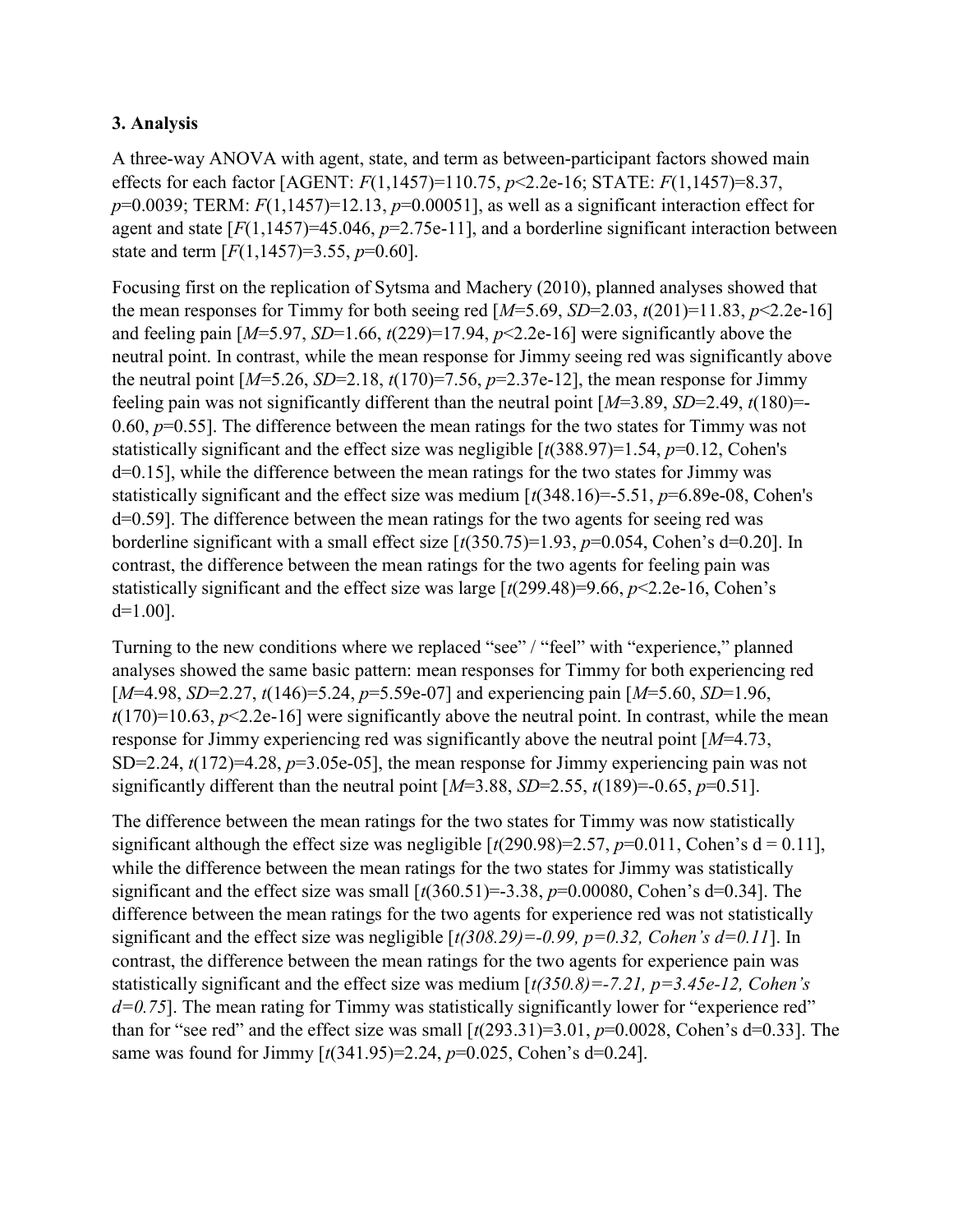## 3.1 Demographic Effects

As noted in the main text, exploratory multiple regressions suggested that there are significant demographic effects for gender and for location of birth, a borderline significant effect for religiosity, and some interaction effects including between gender and location of birth. We did not see any notable effects for native language, level of education, or level of training in philosophy, psychology, or the sciences. Looking more closely at location, the effect here is found while breaking down by region, as well as when splitting the sample based on Global North versus Global South or looking at the East versus the rest of the world, with the latter showing the strongest effects. We also see a specific effect for looking at those born in the USA versus the rest of the world. Extending the ANOVA from above to include gender and East as between-participant factors, in addition to the effects noted above, we find a main effect for gender  $[F(1,1433)=7.80, p=0.0053]$ , a significant two-way interaction between East and type of mental state  $[F(1,1433)=4.52, p=0.034]$ , and a significant three-way interaction between East, type of agent, and term  $[F(1,1433)=6.18, p=0.013]$ ; we also see borderline significant two-way interactions between gender and type of agent  $[F(1,1433)=3.05, p=0.081]$ , between East and type of agent  $[F(1,1433)=3.67, p=0.056]$ , and a borderline significant three-way interaction between gender, type of agent, and term  $[F(1,1433)=3.10, p=0.078]$ . Replacing East with USA, in addition to the effects for gender just noted, we get a borderline significant three-way interaction between gender, USA, and type of mental state  $[F(1,1433)=2.73, p=0.099]$ , as well as a significant four-way interaction between gender, USA, type of mental state, and type of agent  $[F(1,1433)=6.65, p=0.010]$ . With the exception of participants from the East and non-women, the mean rating for Jimmy experiences red is significantly or borderline significantly above the neutral point for each demographic group [East:  $t(58)=0.84$ ,  $p=0.20$ ; North, without USA:  $t(138)=3.80, p=0.00011$ ; USA:  $t(33)=1.95, p=0.030$ ; Women:  $t(121)=4.60, p=5.21e-06$ ; Non-Women:  $t(50)=0.95$ ,  $p=0.17$ ; Low Religiosity:  $t(70)=3.25$ ,  $p=0.00087$ ; Mid Religiosity:  $t(66)=2.48$ ,  $p=0.0079$ ; High Religiosity:  $t(34)=1.46$ ,  $p=0.077$ ].

### 3.2 Attention

Another worry that might be raised is that our data was collected online using a "push strategy" (i.e., recruiting participants who were not directly looking to participate in research). There is some evidence that this type of strategy attracts participants who are less committed to the research task than participants recruited through other means such as paying for participation via MTurk (Antoun et al. 2016). Of course, there are also corresponding benefits, including that participants recruited through our push strategy are more likely to be "experimentally naïve" and less likely to be motivated to provide the responses that they think the experimenters are looking for (Haug 2018). Nonetheless, to address this worry we included a rather difficult attention check after the philosophical questions, as noted above.

Looking at the 623 participants who successfully completed the attention check, the pattern of responses was not importantly different from those seen for the full sample. Extending the ANOVA from above to include whether they passed the attention check as a between-participant